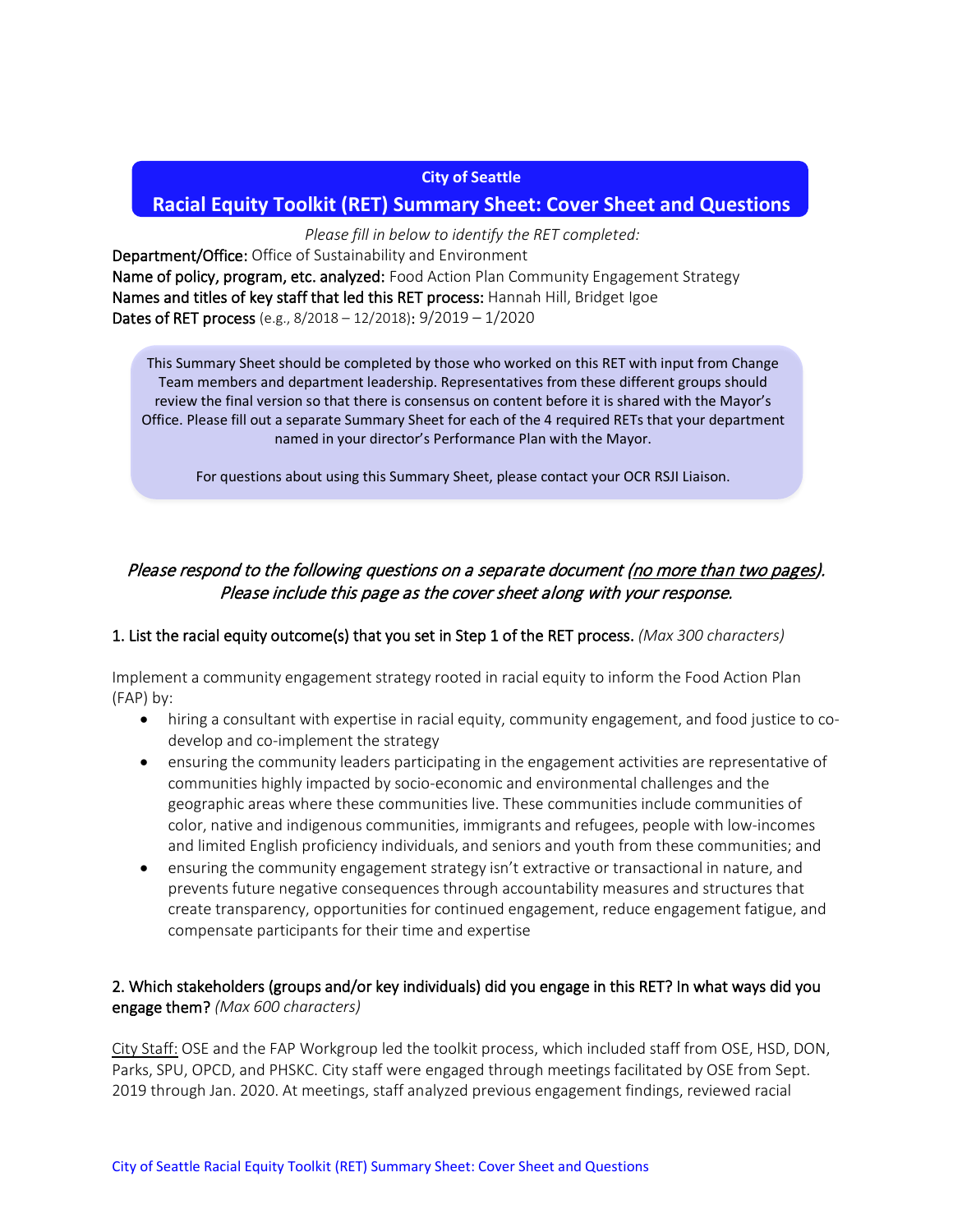disparities data, developed goals for the RET process, identified stakeholders, developed research questions, and analyzed new findings.

Community: From Dec. 2019 – Jan. 2020, OSE staff and a consultant conducted 19 1.5hr. interviews with community leaders from communities/geographies most impacted by racial, environmental, and health inequities to learn about community priorities and to get feedback on strategies the City should consider in the revised FAP. Community leaders were identified by City staff with deep community ties including staff from HSD's Youth & Family Empowerment Division, the Equity & Environment Initiative, the Equitable Development Initiative, the Duwamish Valley Program, OSE's Fresh Bucks Program, and by members of the Food Action Plan Workgroup.

# **3. Please describe up to five key benefits and/or burdens for people of color of this policy, program, project, or other decision, which the RET process helped you to identify or confirm.** *(Max 300 characters each)*

Benefits

- Opportunity to inform City strategy
- A platform to advocate on behalf of their community
- Opportunity to review results and findings from all conversations and identify potential synergies across the City
- Fair compensation reflecting their time and expertise
- Control over the interview format and the interview environment in terms of topics covered, location of meeting, and level of City staff participation

#### Burdens

- Not everyone had the time or capacity to participate in the interview
- Limiting interviews to 15-20 community leaders meant some perspectives were missing.

# **4. Please describe up to five key actions – things that you will do differently or begin to do now – of this policy, program, project, or other decision, which will increase opportunity and/or minimize harm for people of color.** *(Max 300 characters each)*

- 1) Build community engagement and community feedback gathering into the implementation of the 2020 Food Action Plan once it is finalized. This will ensure the plan's implementation remains responsive community needs.
- 2) Use the findings from this community engagement process to inform the vision, goals, and strategies of the FAP – resulting in a Plan that is responsive to the needs and priorities of Community.
- 3) Identify and leverage best practices from this engagement strategy and apply them to future strategies ensuring our work continues to: (1) honor the time and expertise of community leaders, (2) support community leadership, (3) increase transparency, accountability, and openness, (4) and set appropriate expectations in regards to the community's role in the process.

# **5. How will leadership ensure implementation of the actions described in question 4?** *(Max 800 characters)*